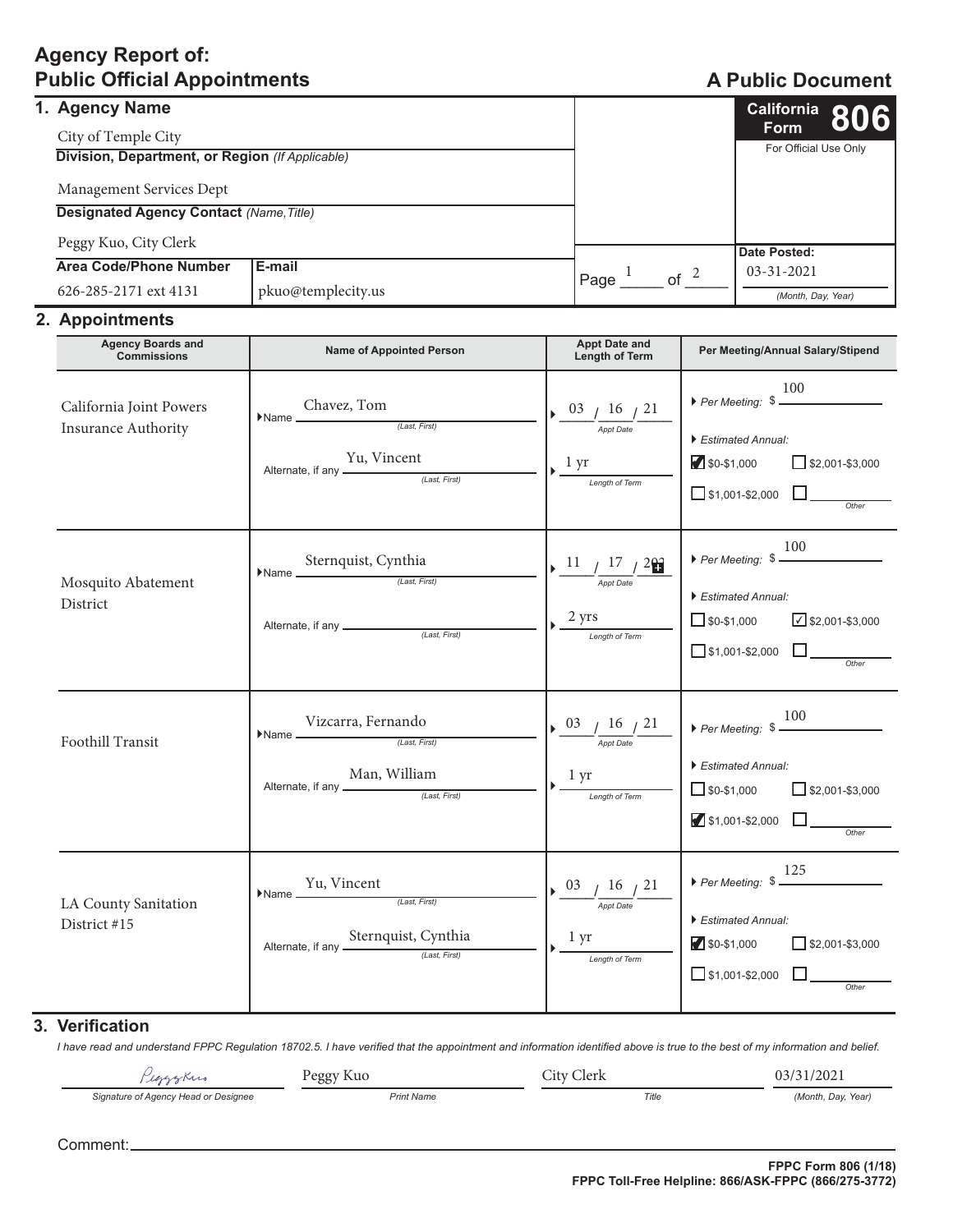# **Agency Report of: Public Official Appointments**



### **Background**

This form is used to report additional compensation that officials receive when appointing themselves to positions on committees, boards, or commissions of another public agency or to a committee or position of the agency of which the public official is a member.

This form is required pursuant to FPPC Regulation 18702.5. Each agency must post on its website a single Form 806 which lists all the paid appointed positions to which an official will vote to appoint themselves. When there is a change in compensation or a new appointment, the Form 806 is updated to reflect the change. The form must be updated promptly as changes occur.

### **Instructions**

This form must be posted prior to a vote (or consent item) to appoint a governing board member if the appointee will participate in the decision and the appointment results in additional compensation to the appointee.

FPPC Regulation 18702.5 provides that as long as the public is informed prior to a vote, an official may vote to hold another position even when the vote results in additional compensation.

### **Part 1. Agency Identification**

Identify the agency name and information on who should be contacted for information.

### **Part 2. Appointments**

Identify the name of the other agency, board or commission. List the name of the official, and an alternate, if any.

List the appointment date and the length of term the agency official will serve. Disclose the stipend provided per meeting and the estimated annual payment. The annual salary is an estimate as it will likely vary depending upon the number of meetings. It is not necessary to revise the estimate at the end of the calendar year.

### **Part 3. Verification**

The agency head or his/her designee must sign the verification.

### **Frequently Asked Questions (FAQs)**

1. When does an agency need to complete the Form 806?

A Form 806 is required when an agency's board members vote to appoint a board member to serve on another governmental agency or position of the agency of which the official is a member and will receive additional compensation.

2. The city council votes to serve as the city's housing authority, a separate entity. Will the Form 806 be required?

If the council members receive additional compensation for serving on the housing authority, the Form 806 is required.

3. Are appointments made by a governing board to appoint one of its members to serve as an officer of that board for additional pay (e.g., mayor) required to be disclosed on Form 806?

No. FPPC Regulation 18702.5(b)(6) exempts from this requirement decisions to fill a position on the body of which the official is a member (such as a councilmember being appointed as mayor) despite an increase in compensation.

4. In determining the income, must the agency include mileage reimbursements, travel payments, health benefits, and other compensation?

No. FPPC Regulation 18702.5 requires only the amount of the stipend or salary to be reported.

5. Which agency must post the Form 806?

The agency that is voting to appoint a public official must post the Form 806 on its website. The agency that the official will serve as a member is not required to post the Form 806. The form is not sent to the FPPC.

6. When must the Form 806 be updated?

The Form 806 should be amended promptly upon any of the following circumstances: (1) the number of scheduled meetings is changed,  $(2)$  there is a change in the compensation paid to the members, (3) there is a change in membership on the board or commission, or (4) there is a new appointment to a new agency.

7. If officials choose to recuse themselves from the decision and leave the room when a vote is taken to make an appointment, must the Form 806 be completed?

No. The Form 806 is only required to identify those officials that will vote on an appointment in which the official will also receive additional compensation.

#### **Privacy Information Notice**

Information requested by the FPPC is used to administer and enforce the Political Reform Act. Failure to provide information may be a violation subject to penalties. All reports are public records available for inspection and reproduction. Direct questions to FPPC's General Counsel, Fair Political Practices Commission, 1102 Q Street, Suite 3000, Sacramento, CA 95811.